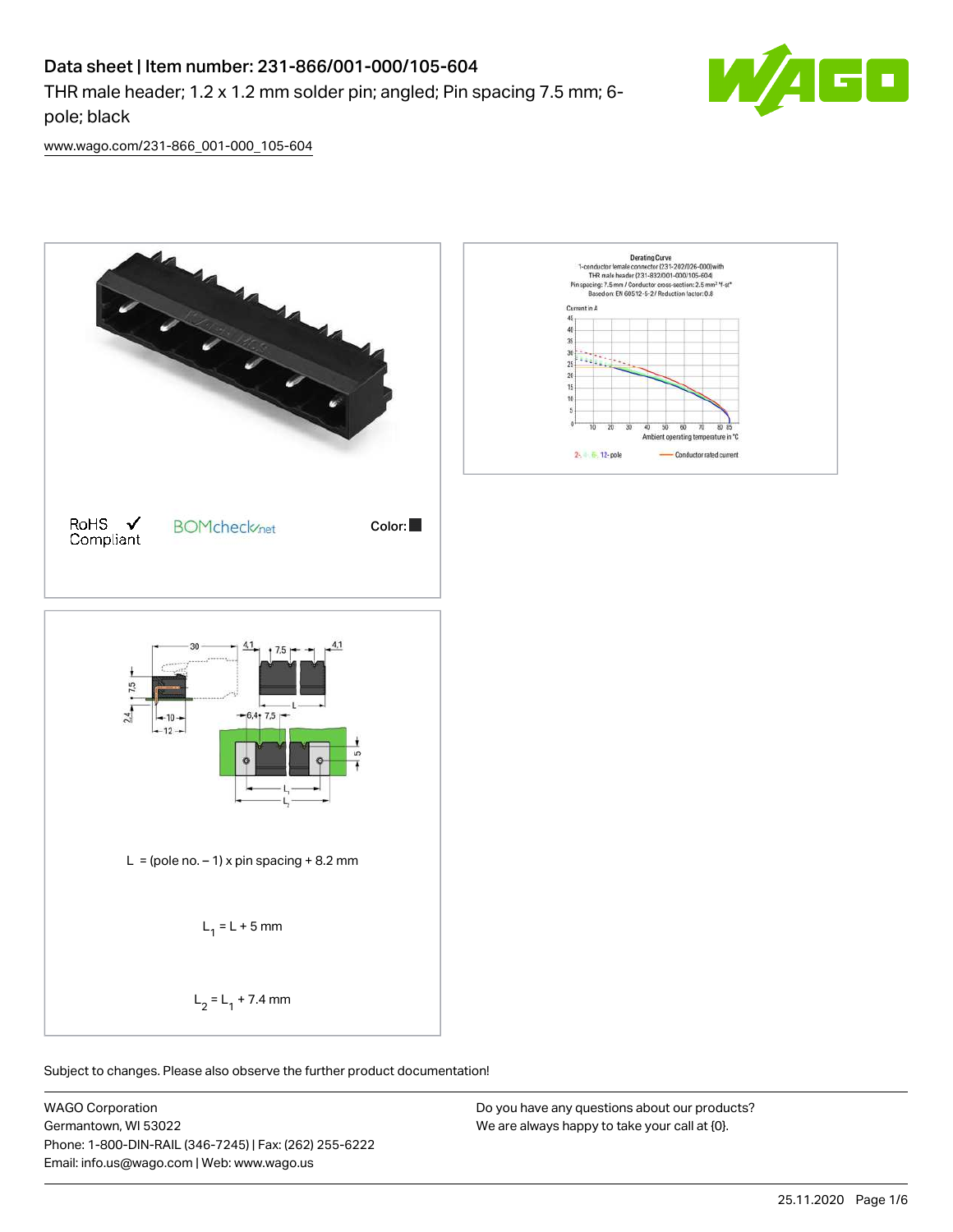

#### Item description

- **THR** male headers for reflow soldering in SMT applications
- $\blacksquare$ Available in tape-and-reel packaging for automated pick-and-place PCB assembly
- $\blacksquare$ 1.2 x 1.2 mm solder pins allow nominal current up to 16 A, enhancing stability of shorter headers
- $\blacksquare$ Also available in bulk packaging for manual placement
- $\blacksquare$ Male headers may be mounted horizontally or vertically
- $\blacksquare$ With coding fingers

#### Safety information 1:

The MCS – MULTI CONNECTION SYSTEM includes connectors without breaking capacity in accordance with DIN EN 61984. When used as intended, these connectors must not be connected/disconnected when live or under load. The circuit design should ensure header pins, which can be touched, are not live when unmated.

# Data

# Electrical data

#### Ratings per IEC/EN 60664-1

| Ratings per                 | IEC/EN 60664-1                                                       |
|-----------------------------|----------------------------------------------------------------------|
| Rated voltage (III / 3)     | 500 V                                                                |
| Rated surge voltage (III/3) | 6 <sub>kV</sub>                                                      |
| Rated voltage (III/2)       | 630 V                                                                |
| Rated surge voltage (III/2) | 6 <sub>kV</sub>                                                      |
| Nominal voltage (II/2)      | 1000V                                                                |
| Rated surge voltage (II/2)  | 6 <sub>kV</sub>                                                      |
| Rated current               | 16A                                                                  |
| Legend (ratings)            | (III / 2) $\triangleq$ Overvoltage category III / Pollution degree 2 |

#### Ratings per UL 1059

| Approvals per                  | UL 1059 |
|--------------------------------|---------|
| Rated voltage UL (Use Group B) | 300 V   |
| Rated current UL (Use Group B) | 10 A    |
| Rated voltage UL (Use Group D) | 300 V   |
| Rated current UL (Use Group D) | 10 A    |

#### Ratings per UL 1977

| Rated voltage UL 1977           | 600 V             |
|---------------------------------|-------------------|
| $D$ ntod<br>d current I II-1977 | <b>15</b><br>____ |

Subject to changes. Please also observe the further product documentation!

| <b>WAGO Corporation</b>                                | Do you have any questions about our products? |
|--------------------------------------------------------|-----------------------------------------------|
| Germantown, WI 53022                                   | We are always happy to take your call at {0}. |
| Phone: 1-800-DIN-RAIL (346-7245)   Fax: (262) 255-6222 |                                               |
| Email: info.us@wago.com   Web: www.wago.us             |                                               |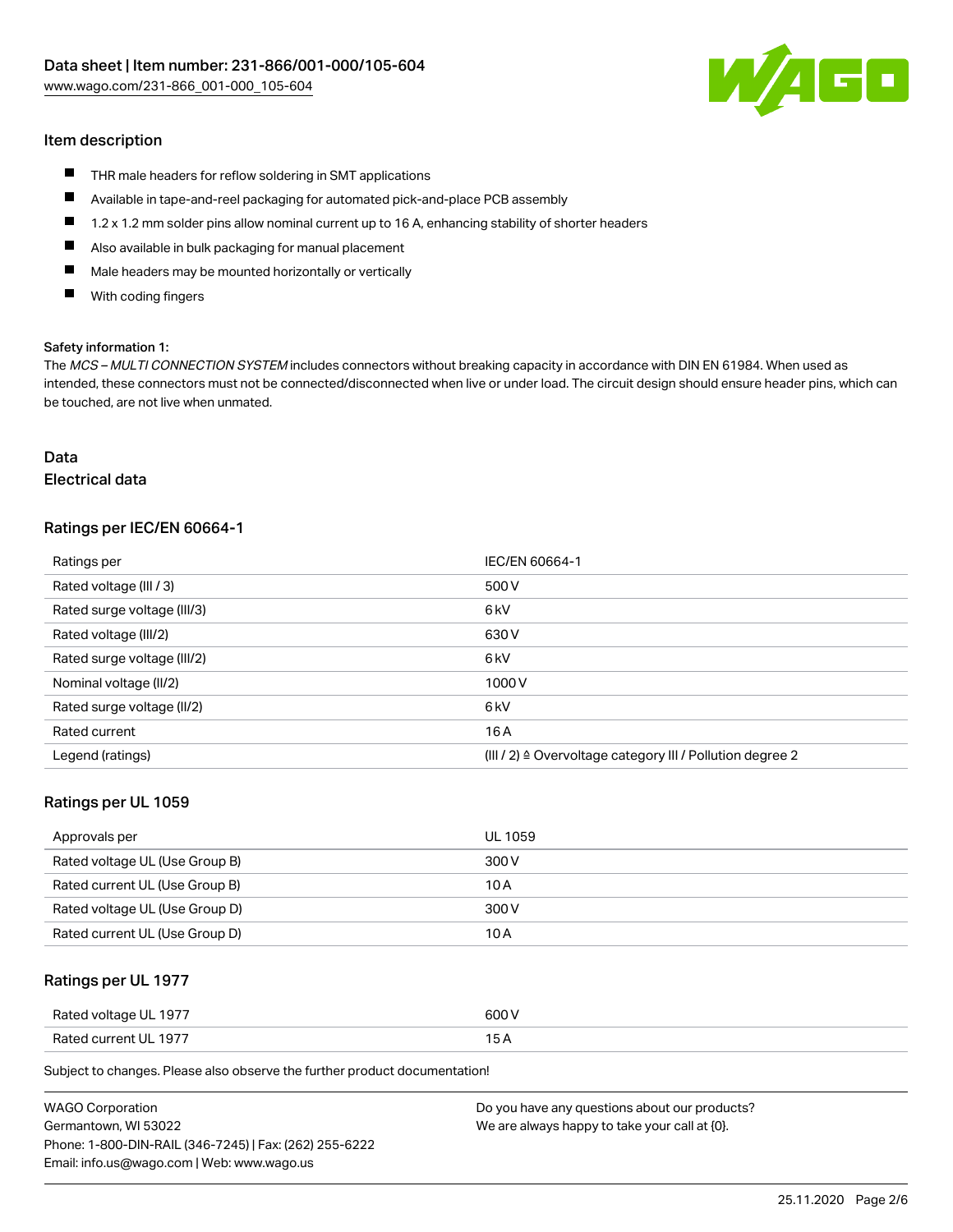

# Ratings per CSA

| Approvals per                   | CSA   |
|---------------------------------|-------|
| Rated voltage CSA (Use Group B) | 300 V |
| Rated current CSA (Use Group B) | 10 A  |
| Rated voltage CSA (Use Group D) | 300 V |
| Rated current CSA (Use Group D) | 10 A  |

# Connection data

| Pole No.                   | ь |
|----------------------------|---|
| Total number of potentials | ь |
| Number of connection types |   |
| Number of levels           |   |

# Physical data

| Pin spacing                        | 7.5 mm / 0.295 inch      |
|------------------------------------|--------------------------|
| Width                              | 45.5 mm / 1.791 inch     |
| Height                             | 10.8 mm / 0.425 inch     |
| Height from the surface            | 8.4 mm / 0.331 inch      |
| Depth                              | 12 mm / 0.472 inch       |
| Solder pin length                  | $2.4 \text{ mm}$         |
| Solder pin dimensions              | $1.2 \times 1.2$ mm      |
| Plated through-hole diameter (THR) | 1 7 <sup>(+0.1)</sup> mm |

# Plug-in connection

| Contact type (pluggable connector) | Male connector/plug |
|------------------------------------|---------------------|
| Connector (connection type)        | for PCB             |
| Mismating protection               | No.                 |
| Mating direction to the PCB        | $0^{\circ}$         |

### PCB contact

| PCB contact                         | THR                                      |
|-------------------------------------|------------------------------------------|
| Solder pin arrangement              | over the entire male connector (in-line) |
| Number of solder pins per potential |                                          |

Subject to changes. Please also observe the further product documentation!

WAGO Corporation Germantown, WI 53022 Phone: 1-800-DIN-RAIL (346-7245) | Fax: (262) 255-6222 Email: info.us@wago.com | Web: www.wago.us

Do you have any questions about our products? We are always happy to take your call at {0}.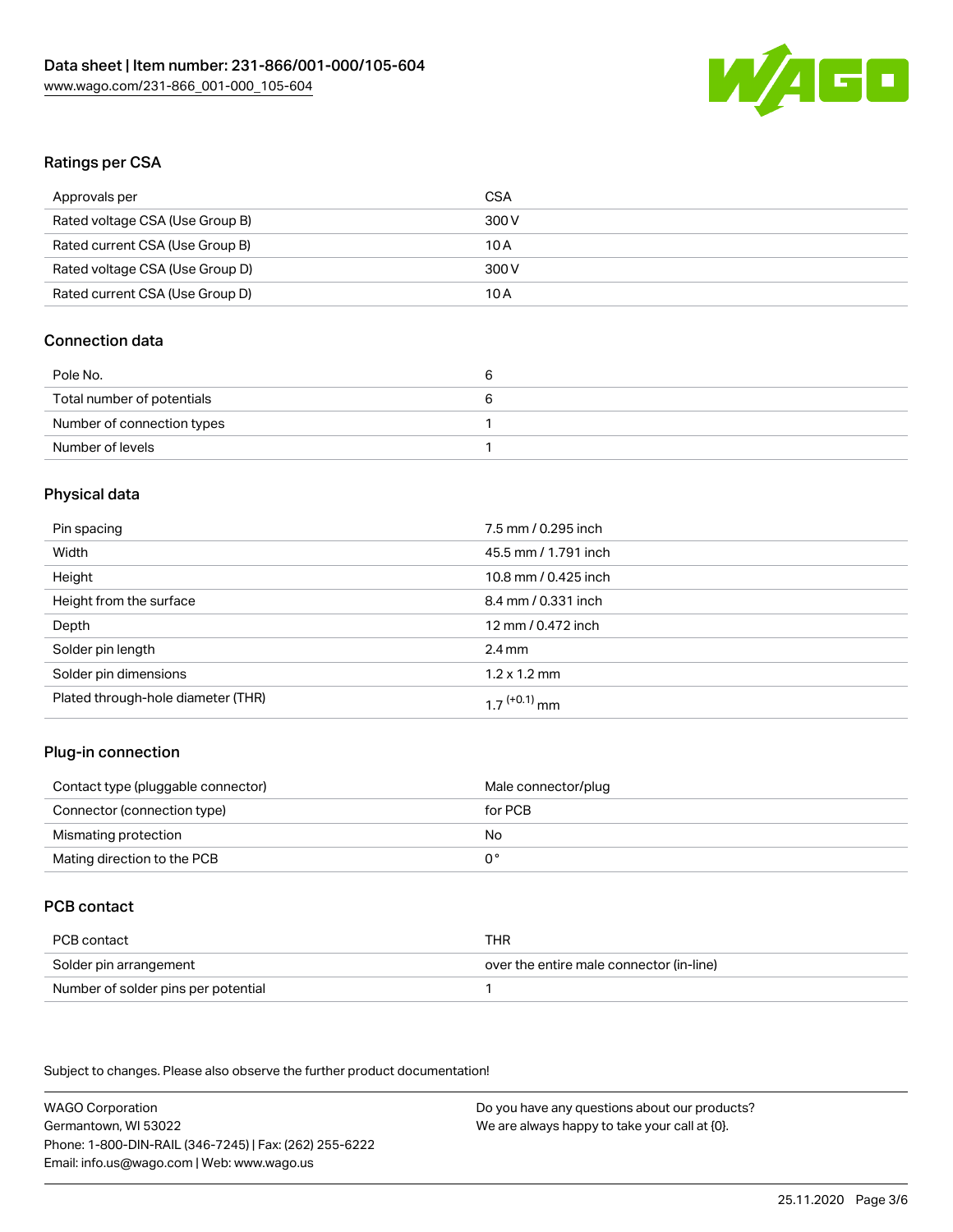

# Material Data

| Color                       | black                                 |
|-----------------------------|---------------------------------------|
| Material group              |                                       |
| Insulation material         | Polyphthalamide (PPA GF)              |
| Flammability class per UL94 | V <sub>0</sub>                        |
| Contact material            | Electrolytic copper $(E_{\text{Cl}})$ |
| Contact plating             | tin-plated                            |
| Weight                      | 3.1 <sub>g</sub>                      |

# Environmental Requirements

|  | Limit temperature range | . +100 ℃<br>-60 |  |
|--|-------------------------|-----------------|--|
|--|-------------------------|-----------------|--|

### Commercial data

| Product Group         | 3 (Multi Conn. System) |
|-----------------------|------------------------|
| Packaging type        | <b>BOX</b>             |
| Country of origin     | -PL                    |
| <b>GTIN</b>           | 4045454901349          |
| Customs tariff number | 85366990990            |

# Approvals / Certificates

#### Country specific Approvals

Phone: 1-800-DIN-RAIL (346-7245) | Fax: (262) 255-6222

Email: info.us@wago.com | Web: www.wago.us

| Logo                    | Approval                                                                   | <b>Additional Approval Text</b>               | Certificate<br>name |
|-------------------------|----------------------------------------------------------------------------|-----------------------------------------------|---------------------|
|                         | CВ                                                                         | IEC 61984                                     | NL-39756            |
|                         | DEKRA Certification B.V.                                                   |                                               |                     |
|                         | <b>CSA</b>                                                                 | C <sub>22.2</sub>                             | 1466354             |
|                         | DEKRA Certification B.V.                                                   |                                               |                     |
|                         | <b>KEMA/KEUR</b>                                                           | EN 61984                                      | 2190761.01          |
| KEMA                    | <b>DEKRA Certification B.V.</b>                                            |                                               |                     |
| UL-Approvals            |                                                                            |                                               |                     |
|                         |                                                                            |                                               | Certificate         |
| Logo                    | Approval                                                                   | <b>Additional Approval Text</b>               | name                |
|                         | Subject to changes. Please also observe the further product documentation! |                                               |                     |
| <b>WAGO Corporation</b> |                                                                            | Do you have any questions about our products? |                     |
| Germantown, WI 53022    |                                                                            | We are always happy to take your call at {0}. |                     |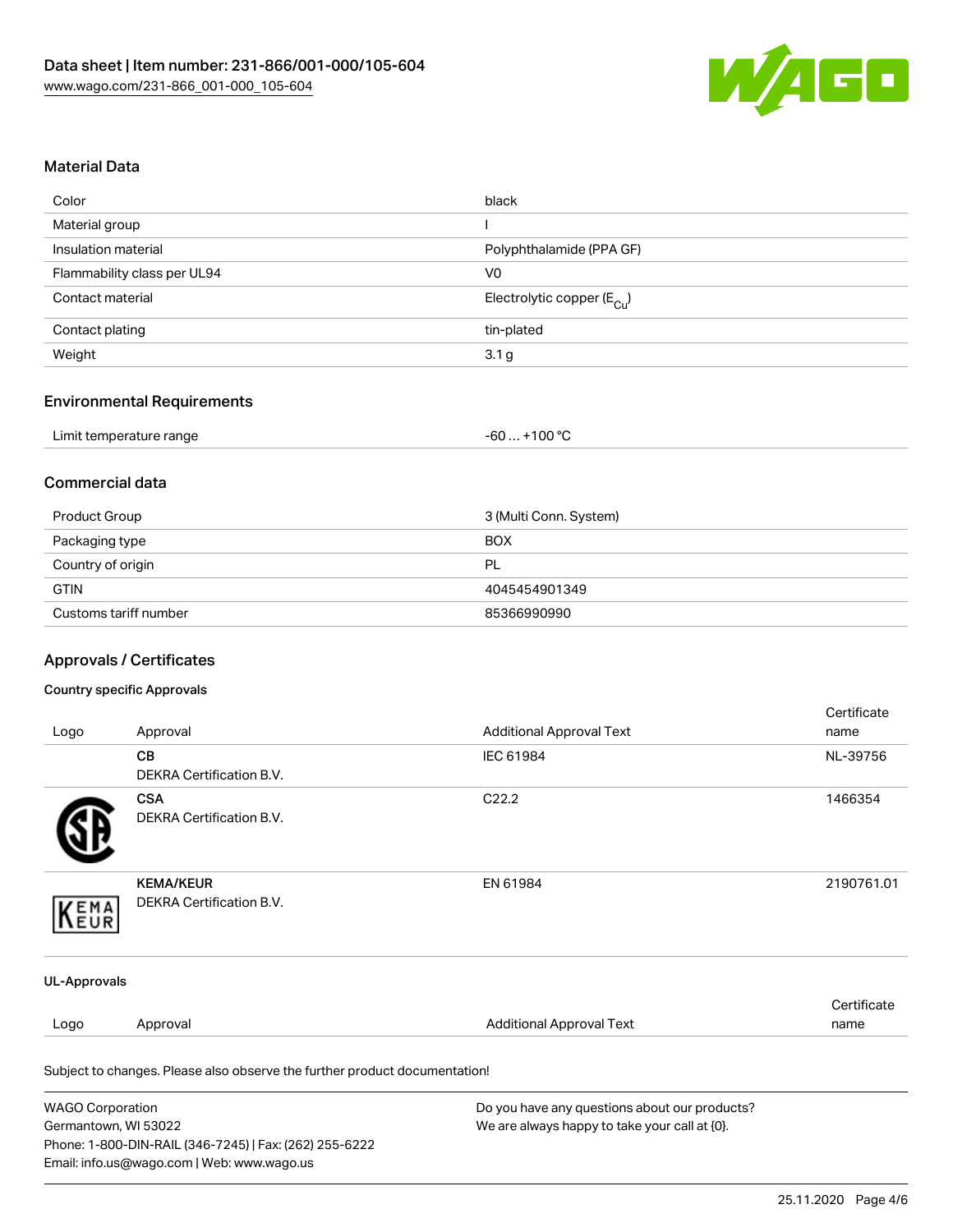# Data sheet | Item number: 231-866/001-000/105-604

Phone: 1-800-DIN-RAIL (346-7245) | Fax: (262) 255-6222

Email: info.us@wago.com | Web: www.wago.us

[www.wago.com/231-866\\_001-000\\_105-604](http://www.wago.com/231-866_001-000_105-604)



|                                                         | <b>UR</b><br>Underwriters Laboratories Inc.                                                                | <b>UL 1059</b> |                                                                                                | E45172               |  |  |
|---------------------------------------------------------|------------------------------------------------------------------------------------------------------------|----------------|------------------------------------------------------------------------------------------------|----------------------|--|--|
|                                                         |                                                                                                            |                |                                                                                                |                      |  |  |
|                                                         | <b>UR</b><br>Underwriters Laboratories Inc.                                                                | <b>UL 1977</b> |                                                                                                | 20150318-<br>E45171  |  |  |
| Counterpart                                             |                                                                                                            |                |                                                                                                |                      |  |  |
|                                                         | Item no.231-206/026-000<br>Female plug; 3-pole; 12 AWG max; pin spacing 7.5 mm; 1 conductor per pole; gray |                | www.wago.com/231-206/026-000                                                                   |                      |  |  |
| <b>Compatible products</b><br>Marking accessories       |                                                                                                            |                |                                                                                                |                      |  |  |
|                                                         | Item no.: 210-833<br>Marking strips; on reel; 6 mm wide; plain; Self-adhesive; white                       |                | www.wago.com/210-833                                                                           |                      |  |  |
|                                                         | Item no.: 210-834<br>Marking strips; on reel; 5 mm wide; plain; Self-adhesive; white                       |                | www.wago.com/210-834                                                                           |                      |  |  |
| Coding                                                  |                                                                                                            |                |                                                                                                |                      |  |  |
|                                                         | Item no.: 231-130<br>Coding key; snap-on type; light gray                                                  |                |                                                                                                | www.wago.com/231-130 |  |  |
|                                                         | Item no.: 231-500<br>Spacer; for formation of groups; light gray                                           |                | www.wago.com/231-500                                                                           |                      |  |  |
| <b>Downloads</b><br>Documentation                       |                                                                                                            |                |                                                                                                |                      |  |  |
| <b>Additional Information</b><br>Technical explanations |                                                                                                            | Apr 3, 2019    | pdf<br>3.6 MB                                                                                  | Download             |  |  |
| <b>CAD files</b>                                        |                                                                                                            |                |                                                                                                |                      |  |  |
| CAD data                                                | 2D/3D Models 231-866/001-000/105-604                                                                       |                | <b>URL</b>                                                                                     | Download             |  |  |
|                                                         |                                                                                                            |                |                                                                                                |                      |  |  |
|                                                         | Subject to changes. Please also observe the further product documentation!                                 |                |                                                                                                |                      |  |  |
| <b>WAGO Corporation</b><br>Germantown, WI 53022         |                                                                                                            |                | Do you have any questions about our products?<br>We are always happy to take your call at {0}. |                      |  |  |